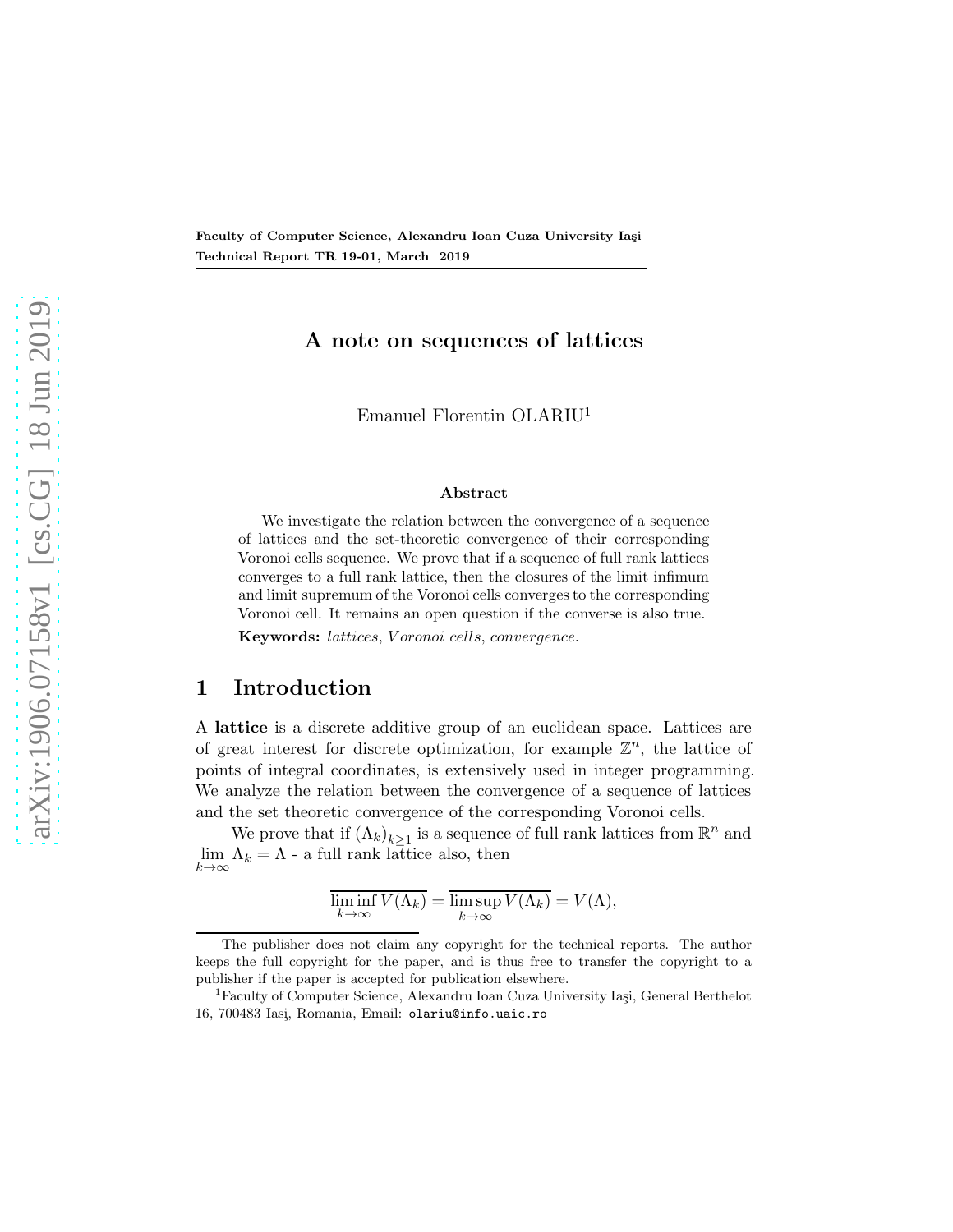where, for a given sequence  $(A_k)_{k\geq 1}$  of sets from  $\mathbb{R}^n$ 

$$
\liminf_{k \to \infty} V(A_k) = \bigcup_{h \ge 1} \bigcap_{j \ge h} V(A_j), \liminf_{k \to \infty} V(A_k) = \bigcap_{h \ge 1} \bigcup_{j \ge h} V(A_j)
$$

are the set theoretic limit inferior and limit superior.

## 2 Notations and definitions

For the following definitions one can consult [\[1\]](#page-4-0) and [\[2\]](#page-5-0).

**Definition 1.** A lattice  $\Lambda \subset \mathbb{R}^n$  is a discrete additive group of  $\mathbb{R}^n$ , i. e.,  $\mathbf{x} - \mathbf{y} \in \Lambda$ ,  $\forall \mathbf{x}, \mathbf{y} \in \Lambda$  and there exists an  $\epsilon > 0$ , such that  $B(\mathbf{0}; \epsilon) \cap \Lambda = \varnothing$ . Its rank, rank( $\Lambda$ ), is the dimension of its spanned subspace, dim(span( $\Lambda$ )).

For every lattice there exist m independent vectors  $\mathbf{v}_1, \mathbf{v}_2, \ldots, \mathbf{v}_m$  in  $\Lambda$ , such that

$$
\Lambda = \left\{ \sum_{i=1}^m \alpha_i \mathbf{v}_i \; : \; \alpha_1, \ldots, \alpha_m \in \mathbb{Z} \right\},\
$$

where  $m = rank(\Lambda)$ . This a **basis** of  $\Lambda$ . For a given base, if A is the matrix whose columns are the basis vectors, the **determinant** of  $\Lambda$  is

$$
\det(\Lambda) = \sqrt{\det(A^T A)}.
$$

When the lattice has full rank, the determinant is the volume of the fundamental parallelepiped:

$$
\Pi = \left\{ \sum_{i=1}^m a_i \mathbf{v}_i \; : \; a_i \in [0,1), \forall i = \overline{1,n} \right\}.
$$

The fundamental parallelipiped has the following property: every vector **x** in  $lin(\Lambda)$  can be written uniquely as  $\mathbf{x} = \mathbf{v} + \mathbf{y}$ , where  $\mathbf{v} \in \Lambda$  and  $\mathbf{y} \in \Pi$ . That is the spanned subspace can be tiled with copies of the fundamental parallelepiped centered in the vectors of the lattice. The fundamental parallelepiped depends on a particular basis but there is a similar polytope which can be uniquely associated with a lattice:

Definition 2. Let  $\Lambda \subseteq \mathbb{R}^n$  be a full rank lattice. Its Voronoi cell is  $V(\Lambda) = \{ \mathbf{x} \in \mathbb{R}^n : ||\mathbf{x}|| \le ||\mathbf{x} - \mathbf{v}||, \forall \mathbf{v} \in \Lambda \}.$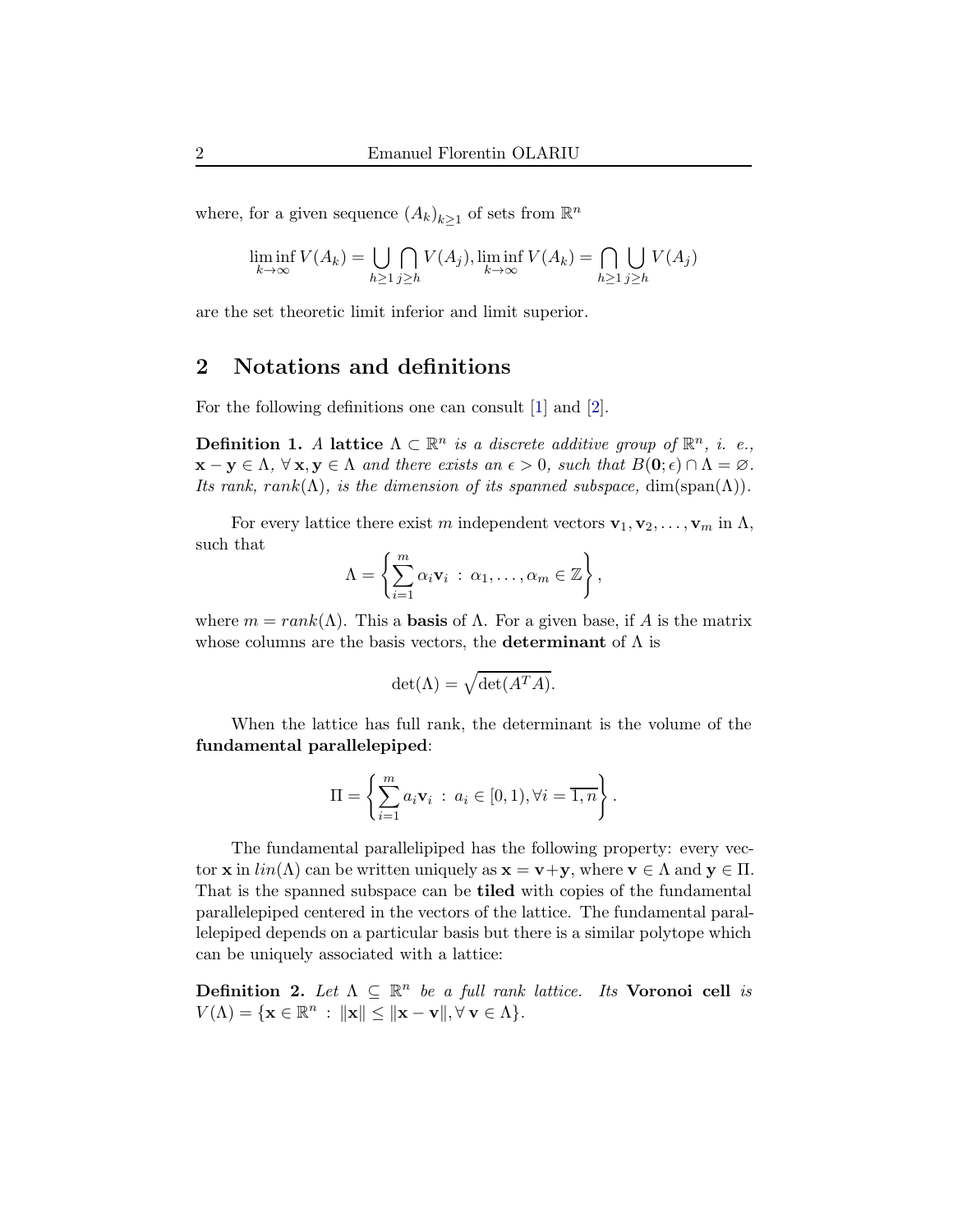The Voronoi cell has a similar property of  $\text{span}(\Lambda)$  tessellation:

$$
\text{span}(\Lambda) = \Lambda + V(\Lambda),
$$

where the intersection of different tiles (cells) occurs only on their boundaries (frontiers) and  $\det(\Lambda) = \text{vol}(V(\Lambda)).$ 

The following two lattice parameters (see [\[2\]](#page-5-0), [\[3\]](#page-5-1)) illustrates the importance of the Voronoi cell. If  $\Lambda$  is a lattice, the **packing radius** of  $\Lambda$ ,  $\rho(\Lambda)$ , is half the length of the shortest non-zero vector of  $\Lambda$ , i. e.

$$
\rho(\Lambda) = (\min_{\mathbf{v} \in \Lambda} \|\mathbf{v}\|)/2 = \text{inradius}[V(\Lambda)].
$$

The covering radius of  $\Lambda$  is the smallest  $\mu$  such that spheres of radius  $\mu$ centered around all the points in  $\Lambda$  cover the entire  $lin(\Lambda)$ :

$$
\mu(\Lambda) = \max_{\mathbf{x} \in lin(\Lambda)} d(\mathbf{x}, \Lambda) = \text{circumradius}[V(\Lambda)].
$$

**Definition 3.** Let  $\Lambda$  and  $(\Lambda_k)_{k\geq 1}$  be full rank lattices in  $\mathbb{R}^n$ , we say that  $(\Lambda_k)_{k\geq 1}$  converges to  $\Lambda$ ,  $\lim_{k\to\infty}\Lambda_k=\Lambda$  if, for each  $k\geq 1$ , there exists a basis  $\mathbf{v}_{k1}, \mathbf{v}_{k2}, \ldots, \mathbf{v}_{kn}$  of  $\Lambda_k$  such that there exist the limits

$$
\lim_{k \to +\infty} \mathbf{v}_{ki} = \mathbf{v}_i, \forall 1 \le i \le n,
$$

and  $\mathbf{v}_1, \mathbf{v}_2, \ldots, \mathbf{v}_n$  is a basis of  $\Lambda$ .

#### 3 Main result

**Lemma 1.** Let  $\Lambda \subseteq \mathbb{R}^n$  be a full rank lattice. There exists  $R \in \mathbb{R}_+^*$  such that  $V(\Lambda) = V_R(\Lambda) = \{ \mathbf{x} \in \mathbb{R}^n : ||\mathbf{x}|| \le ||\mathbf{x} - \mathbf{v}||, \forall \mathbf{v} \in \Lambda, ||\mathbf{v}|| \le R \} =$  $\{ \mathbf{x} \in \mathbb{R}^n : 2\mathbf{v}^T\mathbf{x} \leq ||\mathbf{v}||^2, \forall \mathbf{v} \in \Lambda, ||\mathbf{v}|| \leq R \}$  and  $V(\Lambda)$  is a bounded set. (Consequence:  $V(\Lambda)$  is a polytope.)

**proof:** We prove first that  $V(\Lambda)$  is bounded; let  $(\mathbf{u}_i)_{1 \leq i \leq n}$  be a basis of  $\Lambda$  and  $r = \max_{1 \leq i \leq n} ||\mathbf{u}_i||$ . If  $\mathbf{x} \in V(\Lambda)$ , then  $\mathbf{x} = \sum_{i=1}^n$  $i=1$  $\beta_i \mathbf{u}_i$ , for some  $\beta_i \in \mathbb{R}$ ,  $\forall 1 \leq i \leq n$  and

$$
\|\mathbf{x}\| = \left\|\sum_{i=1}^n [\beta_i] \mathbf{u}_i + \sum_{i=1}^n {\{\beta_i\}} \mathbf{u}_i\right\| \le \left\|\sum_{i=1}^n \beta_i \mathbf{u}_i\right\| \le \sum_{i=1}^n \|\mathbf{u}_i\| \le n \cdot \max_{1 \le i \le n} \|\mathbf{u}_i\| = n \cdot r.
$$

Define  $R = 2rn$ ; obviously,  $V(\Lambda) \subseteq V_R(\Lambda)$ . Let  $\mathbf{x} \in V_R(\Lambda)$  and  $\mathbf{v} \in \Lambda$ , with  $||\mathbf{v}|| \ge R$ . We have  $||\mathbf{x} - \mathbf{v}|| \ge ||\mathbf{v}|| - ||\mathbf{x}|| \ge R - R/2 = R/2 \ge ||\mathbf{x}||$ . □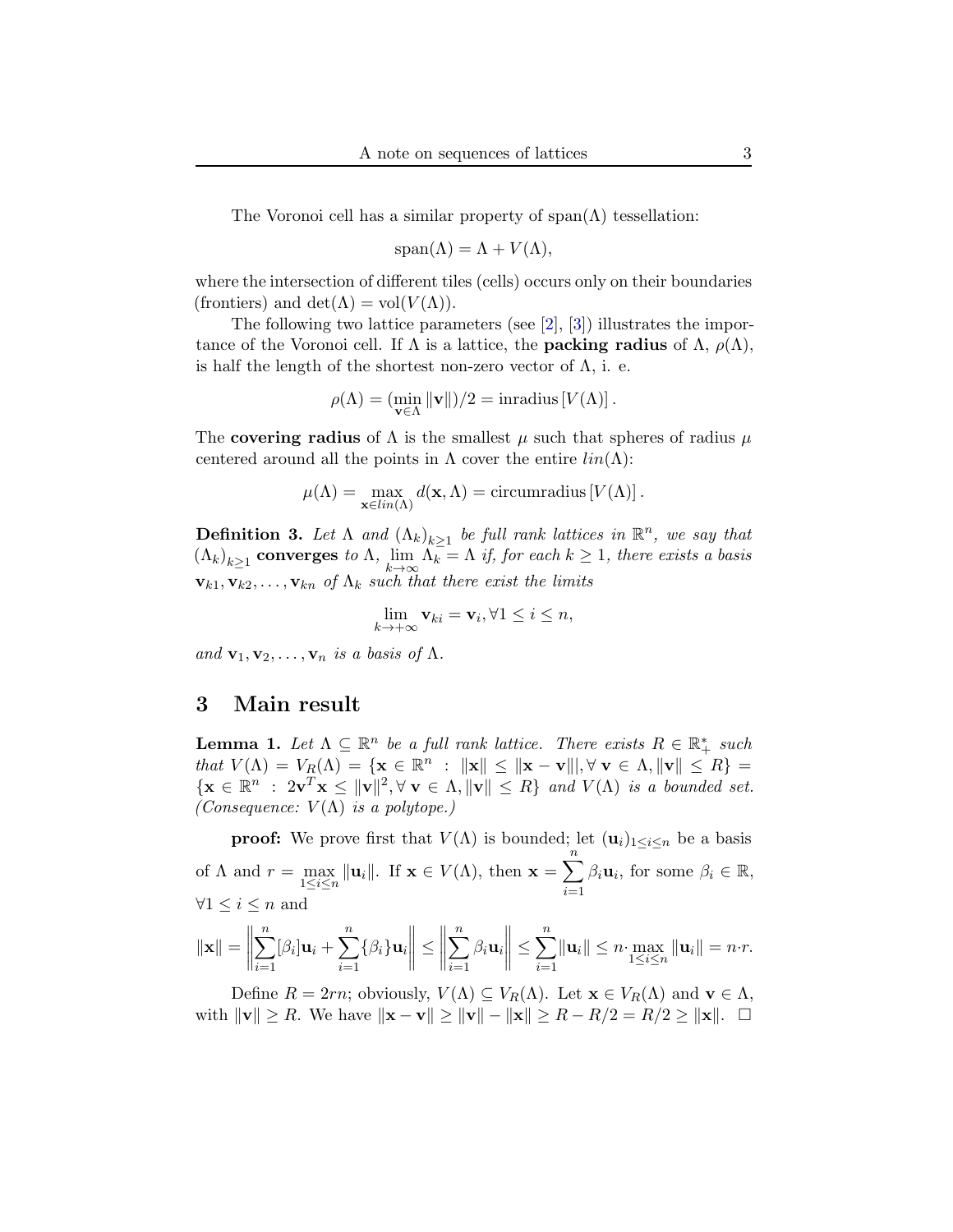**Lemma 2.** Let  $(\Lambda_k)_{k\geq 1}$  be a sequence of full rank lattices from  $\mathbb{R}^n$ . If  $\lim_{k\to\infty} \Lambda_k = \Lambda$ , a full rank lattice from  $\mathbb{R}^n$ , then there exists  $R' > 0$  such that  $V(\Lambda) = V_{R'}(\Lambda)$  and  $V(\Lambda_k) = V_{R'}(\Lambda_k)$ ,  $\forall k \geq 1$ .

**proof:** Define  $R_k = 2n \cdot \max_{1 \leq i \leq n} ||\mathbf{u}_{ki}||$  and  $R = 2n \cdot \max_{1 \leq i \leq n} ||\mathbf{u}_i||$ ; we have  $\lim_{k\to\infty} R_k = R$ . There exists  $k_0 \in \overline{\mathbb{N}}$  such that  $R_k \leq 2R$ ,  $\overline{\forall}k \geq k_0$ . Hence by choosing  $R' \geq 2R$  and  $R' \geq R_k$ ,  $\forall 1 \leq k \leq k_0$  we have the desired property.  $\Box$ 

<span id="page-3-0"></span>**Theorem 1.** ([\[2\]](#page-5-0), Theorem 1, V.3) A necessary and sufficient condition that  $\lim_{k \to +\infty} \Lambda_k = \Lambda$  is that the following two conditions be both satisfied

(i) if  $\mathbf{u} \in \Lambda$ , there are points  $\mathbf{v}_k \in \Lambda_k$ , for  $k = 1, 2, \ldots$  such that

$$
\lim_{k\to+\infty}\mathbf{v}_k=\mathbf{u}.
$$

(ii) if  $\mathbf{x} \notin \Lambda$ , there is a number  $\epsilon_0 > 0$  and an integer  $k_0$ , both depending on x, such that

$$
\|\mathbf{u} - \mathbf{x}\| > \epsilon_0, \forall \mathbf{u} \in \Lambda_k, \forall k \ge k_0.
$$

Where  $(\Lambda_k)_{k\geq 1}$  and  $\Lambda$  are full rank lattices from  $\mathbb{R}^n$ .

**Theorem 2.** Let  $(\Lambda_k)_{k\geq 1}$  be a sequence of full rank lattices from  $\mathbb{R}^n$ . If  $\lim_{k \to \infty} \Lambda_k = \Lambda$ , a full rank lattice from  $\mathbb{R}^n$ , then  $\overline{\liminf_{k \to \infty} V(\Lambda_k)} = \overline{\limsup_{k \to \infty} V(\Lambda_k)} =$  $k→∞$  $V(\Lambda)$ .

**proof:** Suppose that  $(\mathbf{u}_{ki})_{1\leq i\leq n}$  is a basis of  $\Lambda_k$ ,  $\forall k\geq 1$ , and  $(\mathbf{u}_i)_{1\leq i\leq n}$ is a basis of  $\Lambda$  such that  $\lim_{j\to\infty} \mathbf{u}_{ji} = \mathbf{u}_i, \forall 1 \leq i \leq n$ . For every  $\epsilon > 0$ , there exists  $k_{\epsilon}$  such that  $\|\mathbf{u}_{ki} - \mathbf{u}_i\| \leq \epsilon, \forall k \geq k_{\epsilon}$  and  $\forall 1 \leq i \leq n$ .

Let  $\mathbf{x} \in \liminf_{k \to \infty} V(\Lambda_k) \subseteq \limsup_{k \to \infty} V(\Lambda_k) = \bigcap_{k > k}$  $k\geq 1$  $\mathsf{L}$  $j \geq k$  $V(\Lambda_j)$ , i. e.,  $\forall k \geq 1$ there exists  $j = j_k \geq k$  such that  $\mathbf{x} \in V(\Lambda_{j_k})$ . Choose  $(\alpha_i)_{1 \leq i \leq n} \subseteq \mathbb{Z}^n$  and  $\mathbf{u} = \sum_{n=1}^{n}$  $i=1$  $\alpha_i \mathbf{u}_i \in \Lambda$ ; we have  $\mathbf{u}_{j_k} = \sum^n$  $i=1$  $\alpha_i \mathbf{u}_{j_k i} \in \Lambda_{j_k}$  and  $\|\mathbf{x}\| \leq$  $\begin{array}{c} \hline \end{array}$  $\mathbf{x} - \sum_{n=1}^{n}$  $i=1$  $\alpha_i \mathbf{u}_{j_k i}$   $, \forall k \geq 1 \Longrightarrow^{\text{k}\to\infty} \|\mathbf{x}\| \leq \left\|$  $\mathbf{x} - \sum_{n=1}^{n}$  $i=1$  $\alpha_i$ **u**<sub>i</sub>  $= \|\mathbf{x} - \mathbf{u}\|,$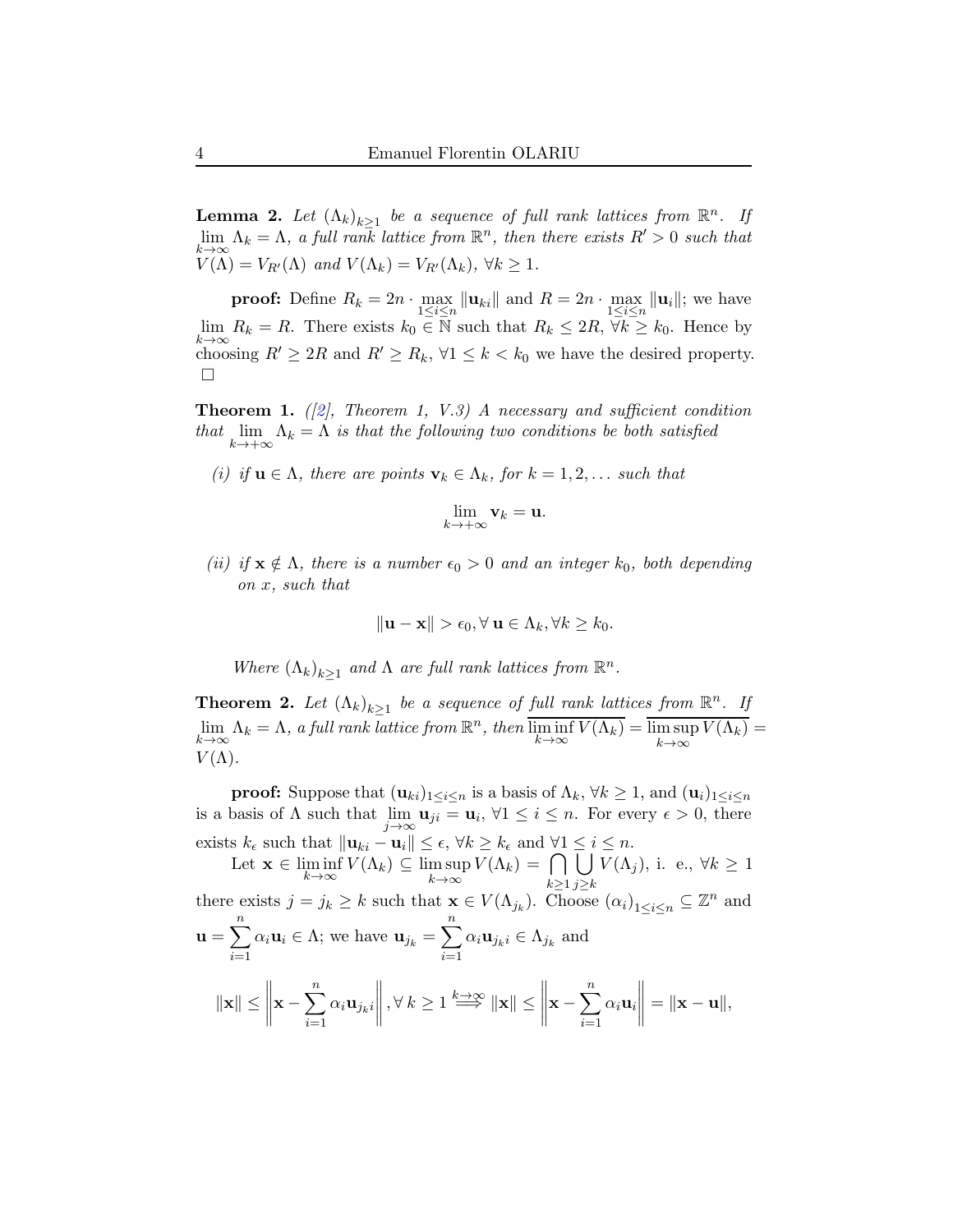hence  $\mathbf{x} \in V(\Lambda)$ .

We proved that  $\liminf_{k \to \infty} V(\Lambda_k) \subseteq \limsup_{k \to \infty} V(\Lambda_k) \subseteq V(\Lambda)$ . Now we prove that  $V(\Lambda) \subseteq \liminf_{k \to \infty} V(\Lambda_k)$ . Suppose not and let  $\mathbf{x}_0 \in V(\Lambda) \setminus \liminf_{k \to \infty} V(\Lambda_k)$ . It means that there exists an  $\epsilon_0 > 0$  such that

$$
B(\mathbf{x}_0; \epsilon_0) \cap \liminf_{k \to \infty} V(\Lambda_k) = \varnothing \Leftrightarrow B(\mathbf{x}_0; \epsilon_0) \cap \left(\bigcap_{j \ge k} V(\Lambda_j)\right) = \varnothing, \forall k \ge 1.
$$

Since  $\mathbf{x}_0 \in V_{R'}(\Lambda)$ , we have  $\|\mathbf{x}_0 - \mathbf{u}\| \geq \|\mathbf{x}_0\|$ ,  $\forall \mathbf{u} \in \Lambda$  with  $\|\mathbf{u}\| \leq R'$ . By perturbing  $x_0$  and decreasing  $\epsilon_0$  (if necessary), we can suppose that

$$
\mathbf{x}_0 \notin \bigcap_{j \geq k} V(\Lambda_j), \forall k \geq 1 \text{ and } \|\mathbf{x}_0 - \mathbf{u}\| > \|\mathbf{x}_0\|, \forall \mathbf{u} \in \Lambda, \|\mathbf{u}\| \leq R'.
$$

Using this property we can define an increasing sequence  $(j_k)_{k\geq 1}$  such that  $\mathbf{x}_0 \notin V(\Lambda_{j_k})$ , for any  $k \geq 1$ ; hence there exist the points  $\mathbf{u}_{j_k} \in \Lambda_{j_k}$ , such that  $\|\mathbf{x}_0 - \mathbf{u}_{j_k}\| < \|\mathbf{x}_0\|, \forall k \geq 1$ . Since  $(\mathbf{u}_{j_k})_{k \geq 1} \subseteq B(\mathbf{0}; R')$ , we can extract a convergent subsequence from  $(\mathbf{u}_{j_k})_{k\geq 1}$ , which, for the sake of simplicity, will be named in the same way:  $\lim_{k \to \infty} \mathbf{u}_{j_k} = \mathbf{u}'$ . Obviously  $\|\mathbf{x}_0 - \mathbf{u}'\| \le \|\mathbf{x}_0\|$ ,  $\|\mathbf{u}'\| \leq R'$ , and, by (ii) from Theorem [1,](#page-3-0)  $\mathbf{u}' \in \Lambda$  - a contradiction with the above property.  $\Box$ 

### 4 Conclusions

The converse of our main result it remains an open problem for now, but it can be proved (which is left for another technical report) that, if the extremal points of  $V(\Lambda)$  are contained in  $\liminf V(\Lambda_k)$  (when this happens,  $k\rightarrow\infty$  $V(\Lambda) \subseteq V(\Lambda_k)$ , starting from a certain  $k_0$ ), then  $\lim_{k \to \infty} \Lambda_k = \Lambda$ . It remains to see what happens when some of the extremal points of  $V(\Lambda)$  belong on the boundary of  $\liminf V(\Lambda_k)$ .  $k\rightarrow\infty$ 

#### <span id="page-4-0"></span>References

[1] A. Barvinok. Combinatorics, geometry and complexity of integer points. electronic lecture notes. <http://www.math.lsa.umich.edu/~barvinok/latticenotes669.pdf>.